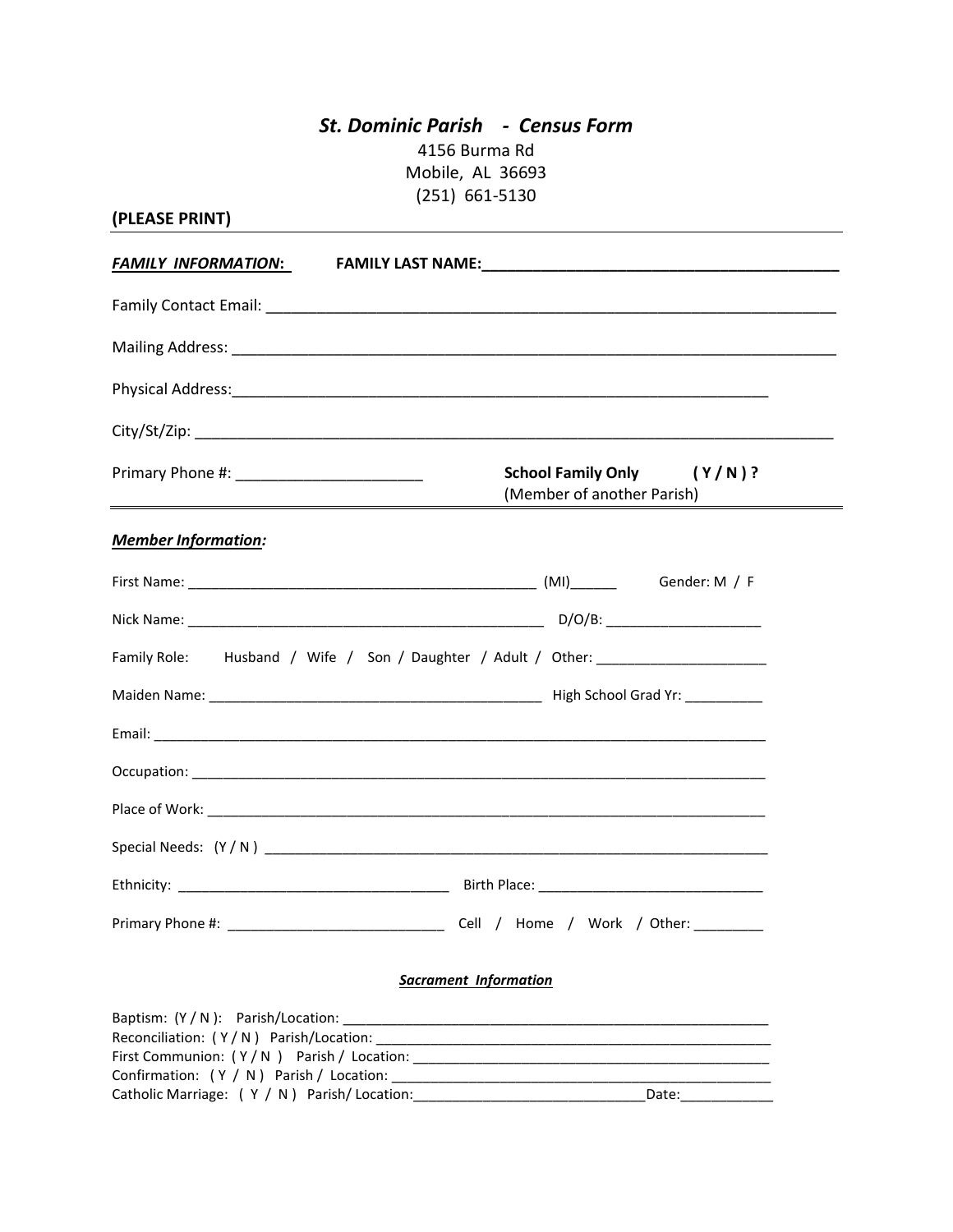*Member Information:*

| Family Role: Husband / Wife / Son / Daughter / Adult / Other: __________________                                                           |                              |  |
|--------------------------------------------------------------------------------------------------------------------------------------------|------------------------------|--|
|                                                                                                                                            |                              |  |
|                                                                                                                                            |                              |  |
|                                                                                                                                            |                              |  |
|                                                                                                                                            |                              |  |
|                                                                                                                                            |                              |  |
|                                                                                                                                            |                              |  |
|                                                                                                                                            |                              |  |
|                                                                                                                                            | <b>Sacrament Information</b> |  |
| Catholic Marriage: (Y / N) Parish/Location: ___________________________________Date: ______________<br>List all Children- (21 and Younger) |                              |  |
| CHILD #1                                                                                                                                   |                              |  |
|                                                                                                                                            |                              |  |
|                                                                                                                                            |                              |  |
|                                                                                                                                            |                              |  |
| Special Needs? ___________ High School Grad Year: ___________________                                                                      |                              |  |
|                                                                                                                                            | <b>Sacrament Information</b> |  |
|                                                                                                                                            |                              |  |